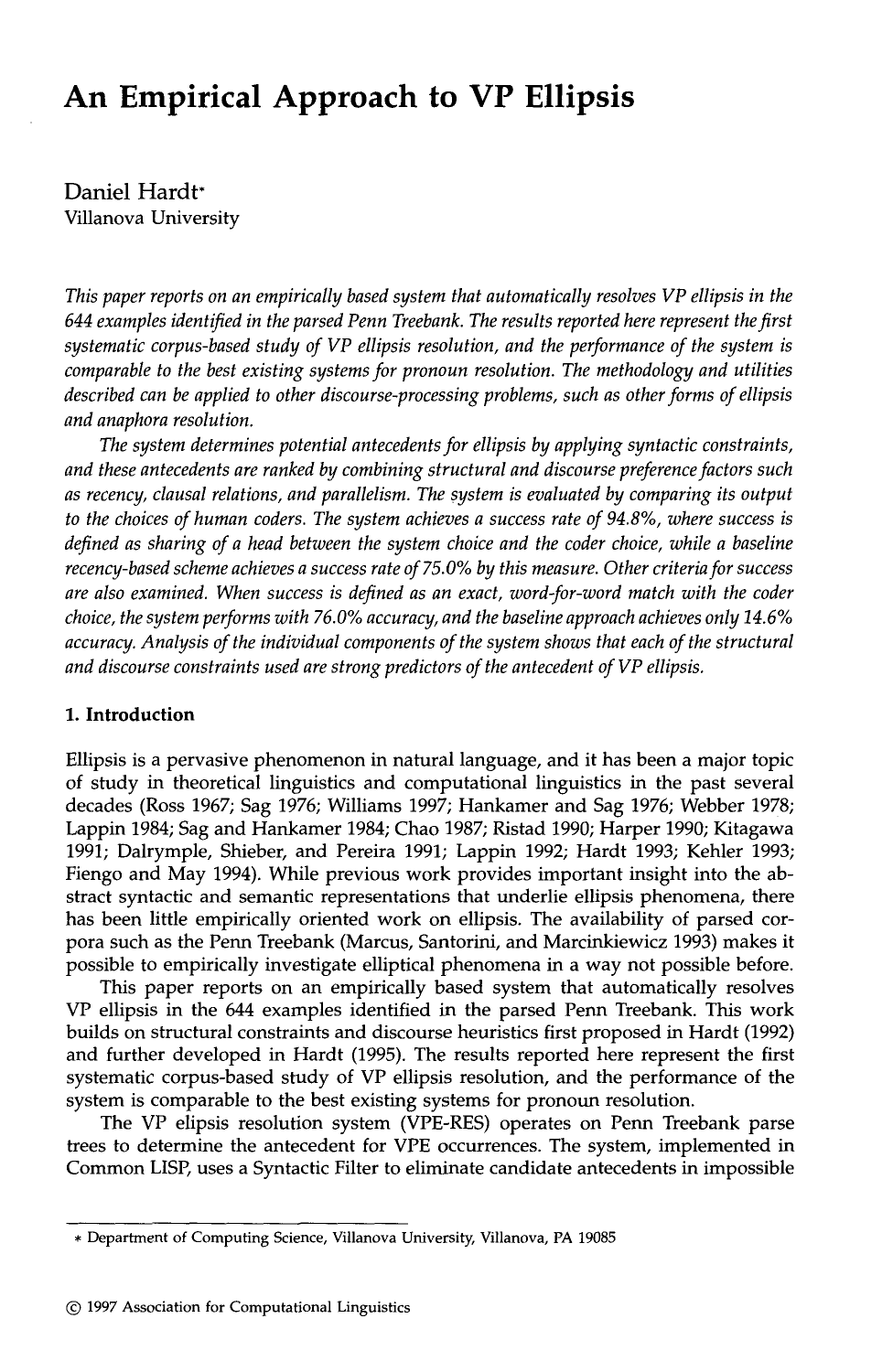syntactic configurations, and then ranks remaining candidates using Preference Factors involving recency, parallelism, clausal relations, and quotation structure.

All the examples of VPE in the Treebank were coded for the correct antecedent by two coders. Also, a baseline scheme is implemented, which always selects the most recent full VP. Both the system and the baseline are evaluated by comparison with the coder output, with respect to three different definitions of success:

- . **Head Overlap:** either the head verb of the system choice is contained in the coder choice, or the head verb of the coder choice is contained in the system choice
- 2. **Head** Match: the system choice and coder choice have the same head verb.
- 3. Exact Match: the system choice and coder choice match word-for-word.

Using the Head Overlap measure, the system achieves a success rate of 94.8% on a blind test of 96 Wall Street Journal examples, while the baseline recency scheme achieves a success rate of 75.0% by this measure. Using the Exact Match measure, the system performs with 76.0% accuracy, and the baseline approach achieves 14.6% accuracy.

In what follows, we first present background on the data set and the coding of that data. Next, we describe the VPE-RES system, examining the Syntactic Filter, the Preference Factors, and the Post-Filter. There follows an empirical analysis of the system, in which we compare the system output to coder choice, based on our three success criteria. Also, the subparts of the system are analyzed individually, in three different ways. Finally, we briefly discuss related work.

## **2. Background**

In this section, we describe the data set we collected from the Penn Treebank, and the coding of that data.

## **2.1 The Data: VPE in the Penn Treebank**

We have identified 644 examples of VPE from the Brown Corpus and the Wall Street Journal Corpus of the Penn Treebank. Since the parsing schemes used in the Penn Treebank do not explicitly label VPE occurrences, it is difficult to ensure that all occurrences of VPE in the Treebank are found. However, this data set is the first large set of ellipsis examples we are aware of, and it provides a solid empirical foundation not only for the current study, but for future research on ellipsis.

We used several techniques to identify ellipsis occurrences in the Treebank, all involving the tree pattern-matching utility *tgrep. 1* In the Wall Street Journal Corpus, the -NONE- category is used to represent a variety of empty expressions, including VPE. We searched for the following pattern:

(VP (-NONE- \*?\*))

which resulted in a set of 260 examples from the Wall Street Journal corpus.

<sup>1</sup> The utility *tgrep* is written by Rich Pito of the University of Pennsylvania, and is distributed together with the Penn Treebank CD-ROM.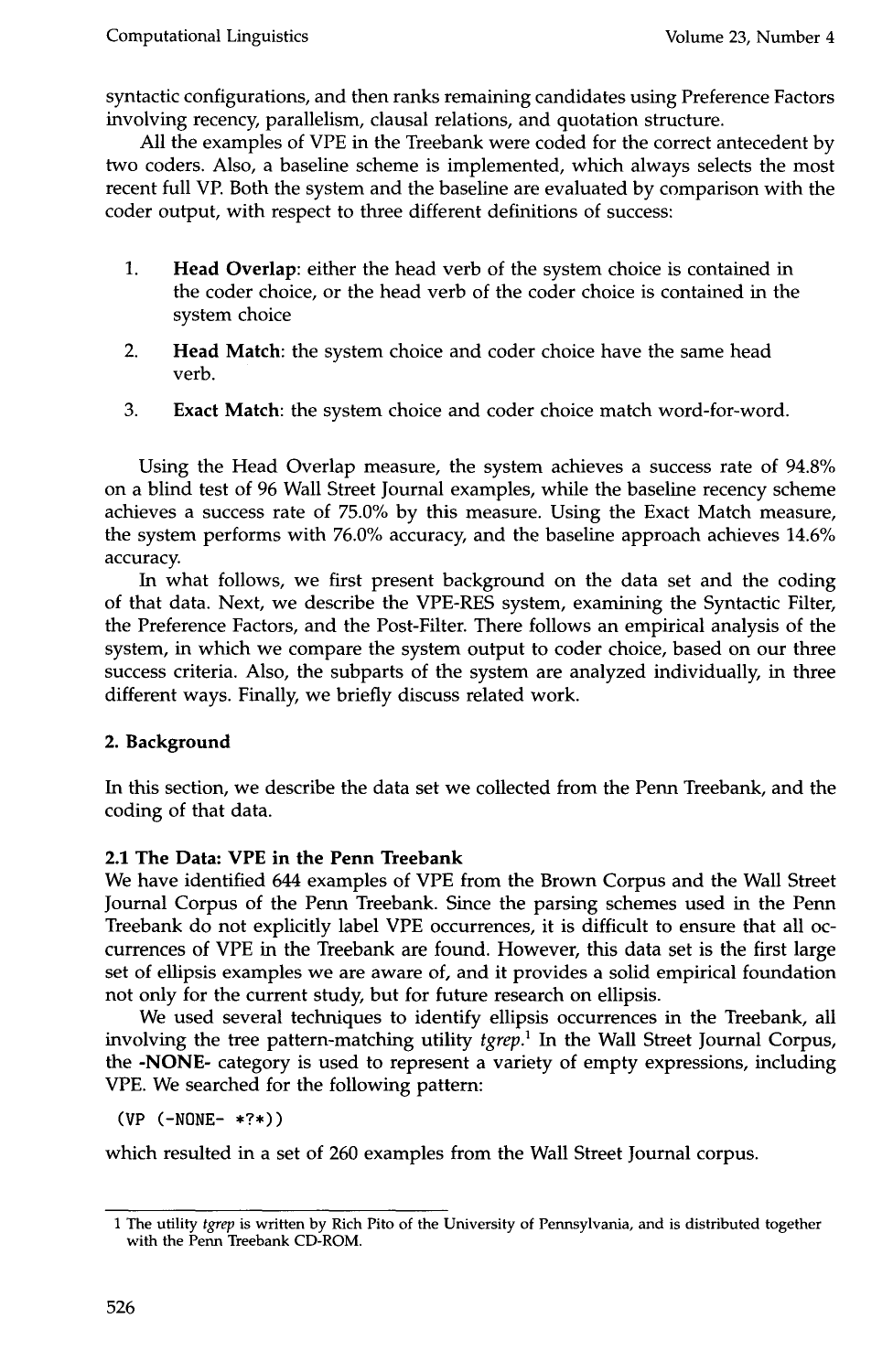Table 1

| Identification of VPE occurrences.                             |                                        |                   |                                           |             |
|----------------------------------------------------------------|----------------------------------------|-------------------|-------------------------------------------|-------------|
|                                                                | Actual Number Mumber Found             | <b>False Hits</b> | Recall                                    | Precision   |
| 48                                                             | 21                                     | 19                | 21/48(44%)                                | 21/40 (53%) |
| Table 2<br>Success rates on missed examples.                   |                                        |                   |                                           |             |
| <b>Success Definition</b>                                      | Missed Examples (27)<br>Number Correct |                   | Complete Treebank (644)<br>Number Correct |             |
| Head Overlap<br>Head Match<br>Exact Match                      | 25(93%)<br>23(85%)<br>19(70%)          |                   | 594(92.2%)<br>537(83.4%)<br>489(75.9%)    |             |
| Table 3<br>Coder agreement.                                    |                                        |                   |                                           |             |
| <b>Success Definition</b>                                      | Coder Agreement                        |                   |                                           |             |
| 99%<br>Head Overlap<br>Head Match<br>97%<br>93%<br>Exact Match |                                        |                   |                                           |             |

## In the Brown Corpus, VPE occurrences are not labeled in this way. We searched for occurrences of a sentence (S) with an auxiliary (AUX) but no VP.

To evaluate our identification criteria, we performed a manual search for VPE occurrences in a sample of files constituting about 3.2% of the Treebank. 2 In this sample, we found that the Recall was 44%, and the Precision was 53%, as depicted in Table 1.

In this sample, there were 27 valid VPE occurrences that were missed. We tested VPE-RES on these examples, and found that its performance was comparable to its performance on the examples that were automatically identified. The results are given in Table 2, which also includes results on the complete corpus, for ease of comparison.<sup>3</sup>

### **2.2 Coding the Data**

All the examples of VPE were coded for the correct antecedent by two human coders. We performed some comparisons of coder responses with one another, based on our three success criteria. On a sample of 162 examples, the results were as shown in Table 3.

In this sample, there was only one example in which coder agreement failed according to the Head Overlap criterion:

(1) Gold still acts as a haven when uncertainty prevails in the financial markets as it did yesterday.

<sup>2</sup> This percentage was computed using the parsed version of both the Brown Corpus and Wall Street Journal Corpus. The sample contained 155,000 words, out of a total of approximately 4,799,845 in the Treebank.

<sup>3</sup> The numbers for the missed examples reflect a post hoc analysis of the program output, rather than comparison with coder files.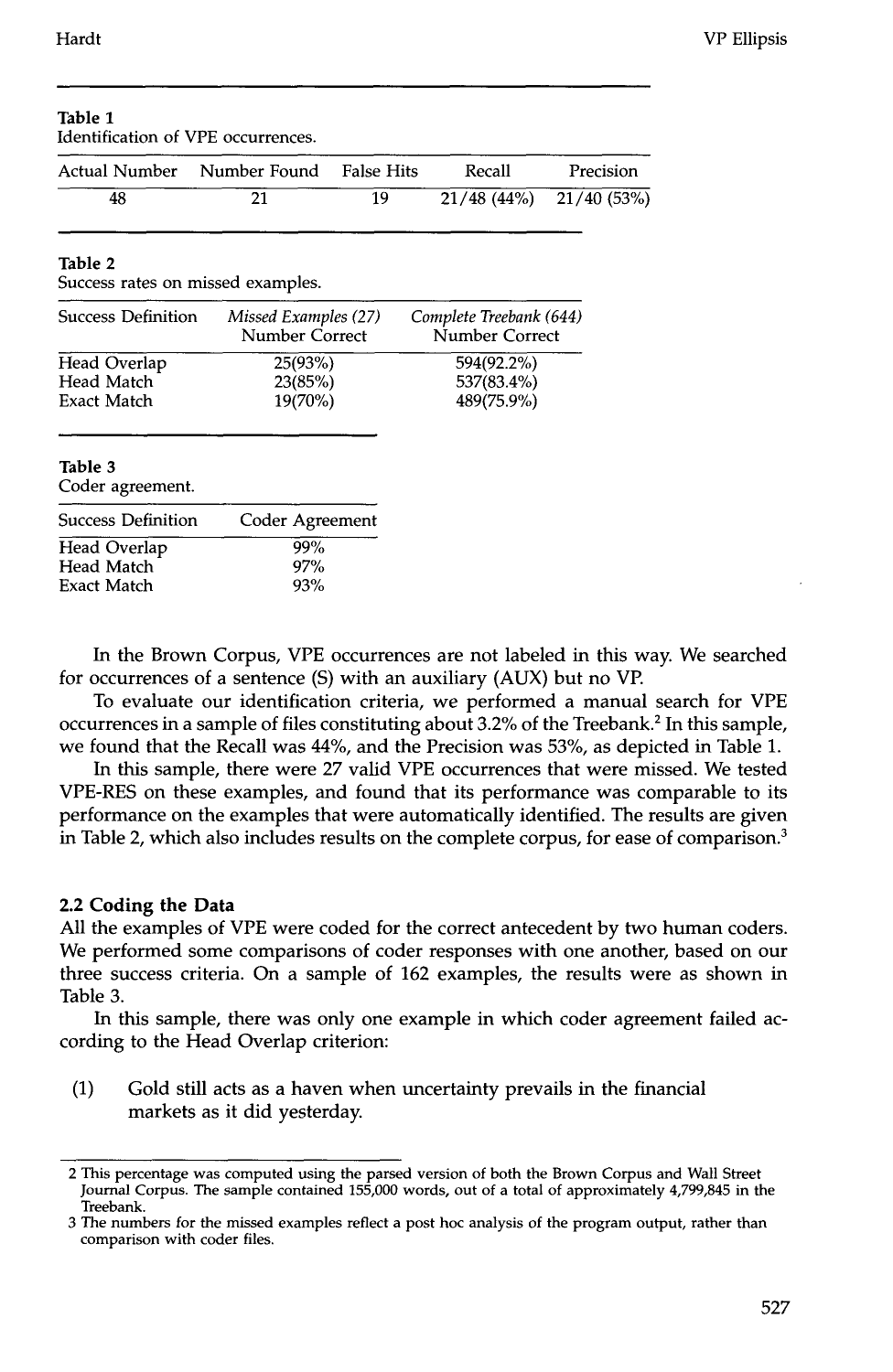Here are the two choices:

Coder 1: prevails in the financial markets

Coder 2: acts as a haven

The following is an example where the coders disagreed according to Head Match, although they agreed according to Head Overlap:

(2) By contrast, in 19th-century Russia, an authoritarian government owned the bank and had the power to revoke payment whenever it chose, much as it would in today's Soviet Union.

Coder 1: revoke payment whenever it chose

Coder 2: owned the bank and had the power to revoke payment whenever it chose

In the following example, the coders disagreed according to Exact Match, although they agreed according to the other two success criteria:

(3) When bank financing for the buy-out collapsed last week, so did UAUs stock.

Coder 1: collapsed

Coder 2: collapsed last week

## 3. VPE-RES System

The VPE-RES system has the following subparts:

- 1. Syntactic Filter
- 2. Preference Factors
- 3. Post-Filter

The candidates for VPE antecedents are all full VPs appearing within a three sentence window--the current sentence and the two preceding sentences.<sup>4</sup> The Syntactic Filter eliminates all VPs that contain the VPE in an improper fashion. A preference ordering is imposed upon the remaining candidate antecedents, based on recency, clausal relations, parallelism, and quotation structure. After the candidates have been weighted according to these Preference Factors, the highest-rated candidate is selected, and its form is modified by a Post-Filter.

<sup>4</sup> The limitation to three sentences is arbitrary. However, no examples were found in the Treebank in which the antecedent was more distant.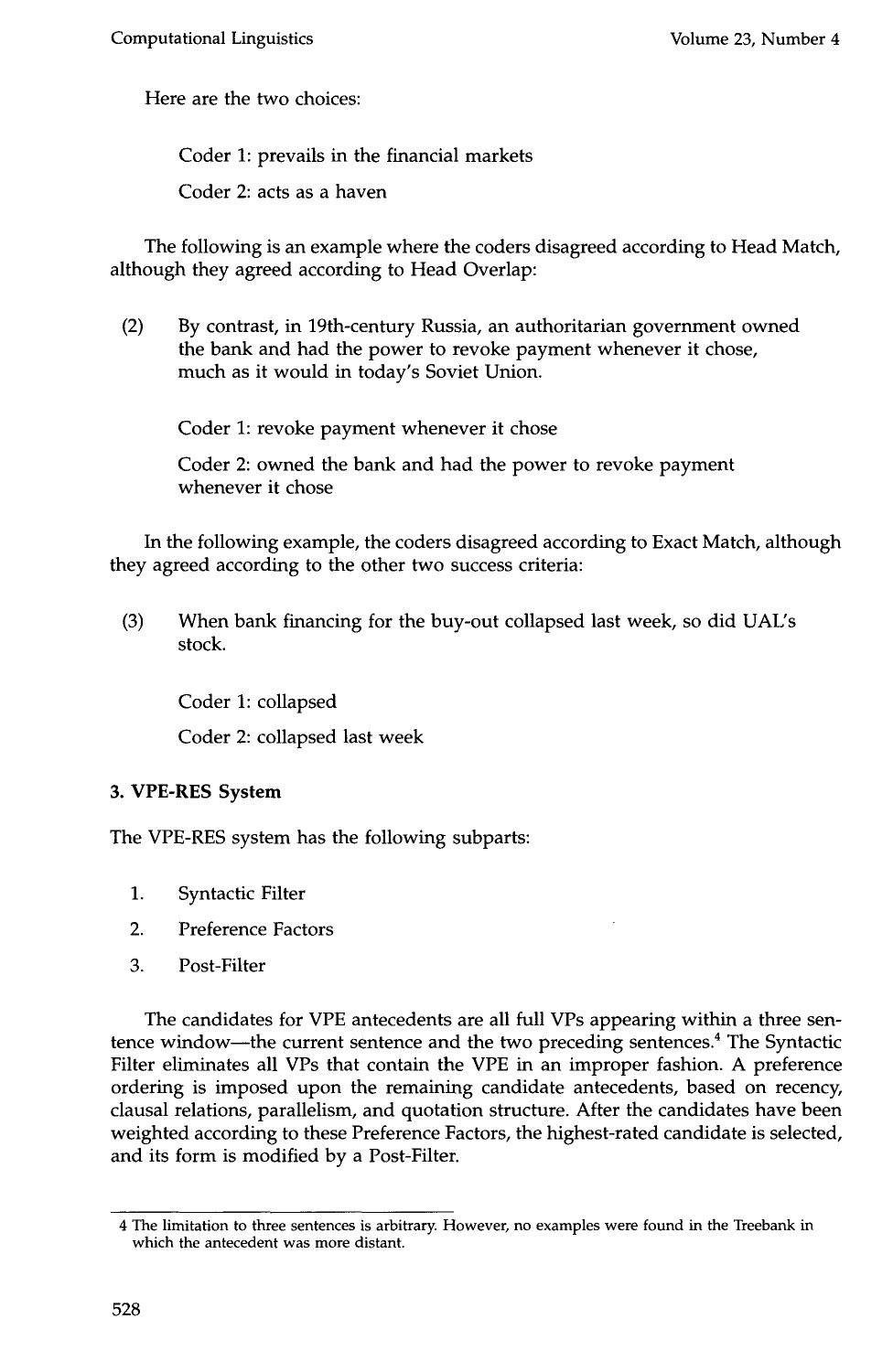



Parse tree for *She said she would not.* 

#### **3.1 Syntactic Filter**

The Syntactic Filter rules out antecedents that improperly contain the VPE occurrence.<sup>5</sup> While the precise definition of improper containment is an active area of theoretical research,<sup>6</sup> we rule out antecedents that contain the VPE in a *sentential complement*. An example of this is given in Figure 1, the parse tree for the sentence in  $(4)$ .

(4) She said she would not.

Here, the VPE occurrence *would* cannot select as its antecedent the containing VP headed by *said.* This is ruled out by the Syntactic Filter, because the VPE is contained in SBar, a sentential complement to *said.* 

Pronoun resolution systems often incorporate a syntactic filter-a mechanism to remove certain antecedents based on syntactic structure. The basic syntactic constraint for pronouns is that they cannot take a "local" antecedent, as described, for example, in Principle B of the binding theory (Chomsky, 1981).<sup>8</sup> The Syntactic Filter for VPE also rules out "local" antecedents in a sense: it rules out antecedents in certain containment configurations.

The implementation of the Syntactic Filter is complicated by two factors: first, there are certain cases in which a containing antecedent *is* possible, where the VPE is

8 While the precise formulation of Principle B remains controversial, it is generally agreed to rule out, for example, the binding of a pronoun in object position by an NP in subject position. Such constraints on pronoun resolution have been incorporated into several computational approaches to pronoun resolution, such as Brennan, Friedman, and Pollard (1987), Lappin and McCord (1990), and Lappin and Leass (1994).

<sup>5</sup> This constraint is discussed in Hardt (1992) as a way of ruling out antecedents for VPE.

<sup>6</sup> See, for example Sag (1976) and May (1985) for discussion, and for example Lappin and McCord (1990) and Jacobson (1992) for alternative views.

Parse trees display the exact category labels and structure represented in the Penn Treebank parses. We have added a label, *VPE,* for VPE occurrences. See Appendix A for a list of Penn Treebank tags; for more information, see Marcus, Santorini, and Marcinkiewicz (1993).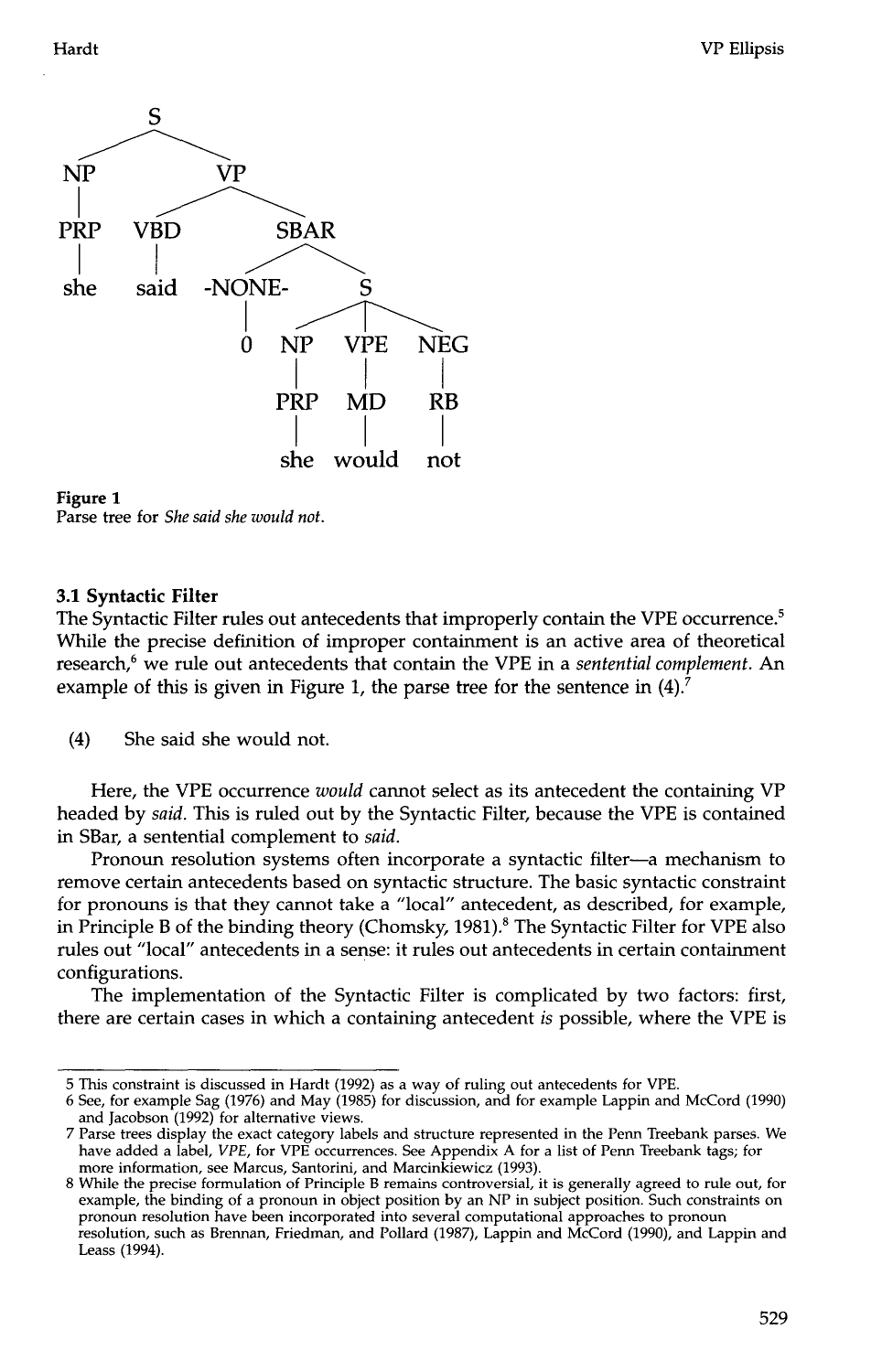

**Figure 2**  Parse tree for *She was getting too old to take the pleasure from it that she used to.* 

contained in an NP argument of the containing VP, as in Figure 2, the parse tree for the following example:

(5) She was getting too old to take the pleasure from it that she used to.

Here, the (circled) VP headed by *take* is the antecedent for the VPE, despite the containment relation.

The second complication results from a basic limitation in Treebank parses; there is no distinction between arguments and adjuncts. A VP must be ruled out if the VPE is within a nonquantificational argument; when a VPE occurs in an adjunct position, the "containing"  $VP$  is a permissible antecedent. The following sentence, whose parse tree is in Figure 3, is an example of this:

(6) get to the corner of Adams and Clark just as fast as you can

In this case, the (circled) VP headed by *get* is the antecedent for the VPE, despite the appearance of containment. Since the VPE is contained in an adjunct (an adverbial phrase), there is in fact a nonmaximal VP headed by *get* that does not contain the VPE: this is the VP *get to the corner of Adams and Clark.* However, because of the approach taken in annotating the Penn Treebank, this nonmaximal VP is not displayed as a VP.

To capture the above data, the Syntactic Filter rules out VPs that contain the VPE in a sentential complement; any other antecedent-containment relation is permitted.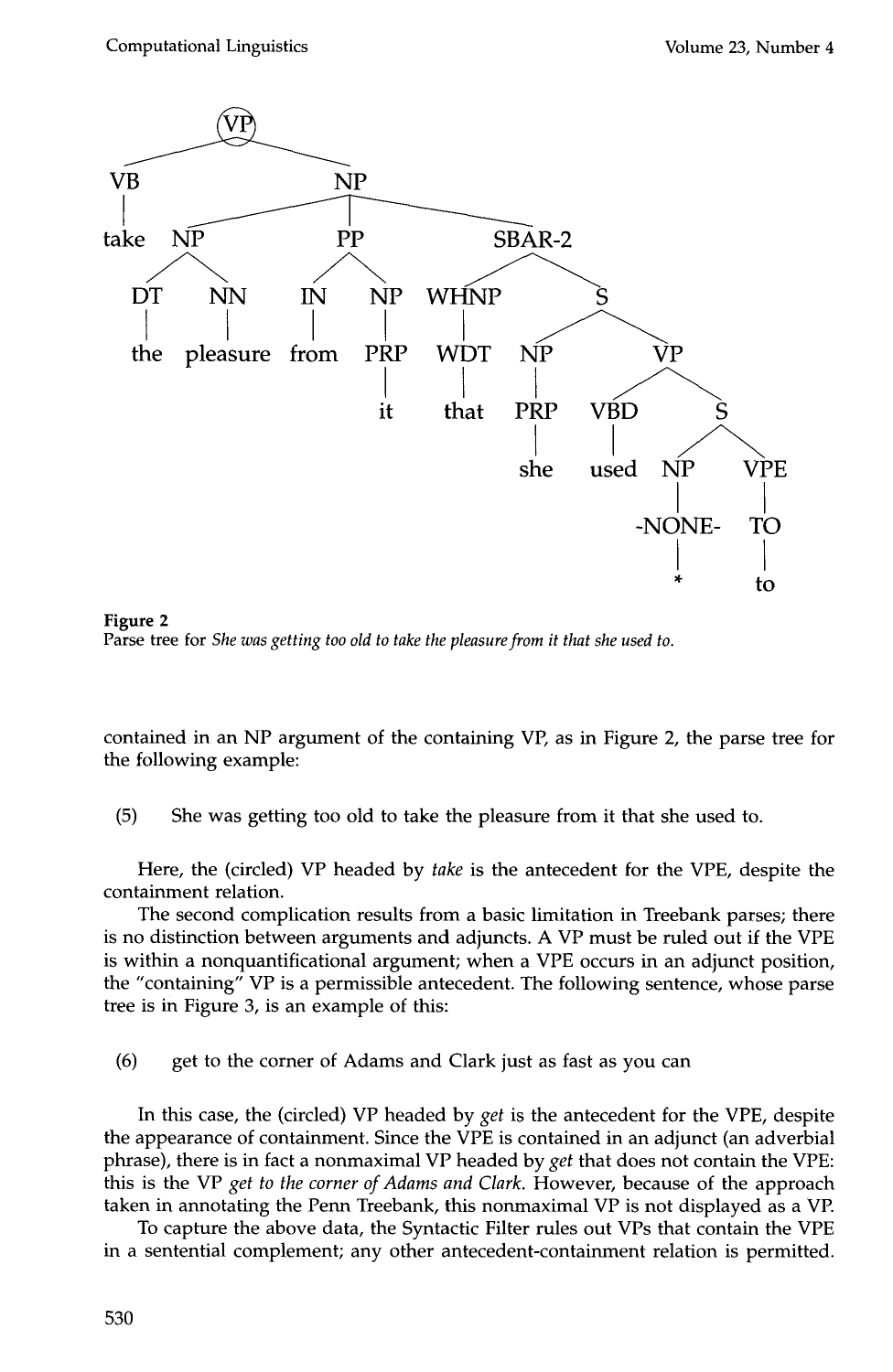



This correctly rules out the containing antecedent in (4), and permits it in (5) and (6).<sup>9</sup>

### **3.2** Preference Factors

Remaining candidates are ordered according to the following four Preference Factors:

- 1. Recency
- 2. Clausal Relations
- 3. Parallelism
- 4. Quotation

A: It's an important issue, and I'm very concerned about it.

**B:** Well, frankly, I don't care that *you* do.

(Italicized expressions receive pitch accents.) Here, the antecedent for the VPE is *care;* this would not be permitted by the filter. The reviewer suggests that examples like this should not be categorically excluded, although they are perhaps less than fully acceptable. If this is true, it raises interesting theoretical issues about the acceptability of antecedent-containment configurations. However, the reviewer notes that "such examples are no doubt rare and perhaps the proposed containment filter does enough work in correctly excluding ill-formed instances of ellipsis to justify the categorical exclusion of these cases." Based on our empirical research up to this point, we concur with this. No examples of this sort have been observed among the 644 VPE examples in the Penn Treebank, and the Syntactic Filter as currently formulated contributes significantly to the overall performance of the system (see Section 4 for figures on this).

<sup>9</sup> An anonymous CL reviewer suggests that the filter may be overly restrictive, because of examples like the following: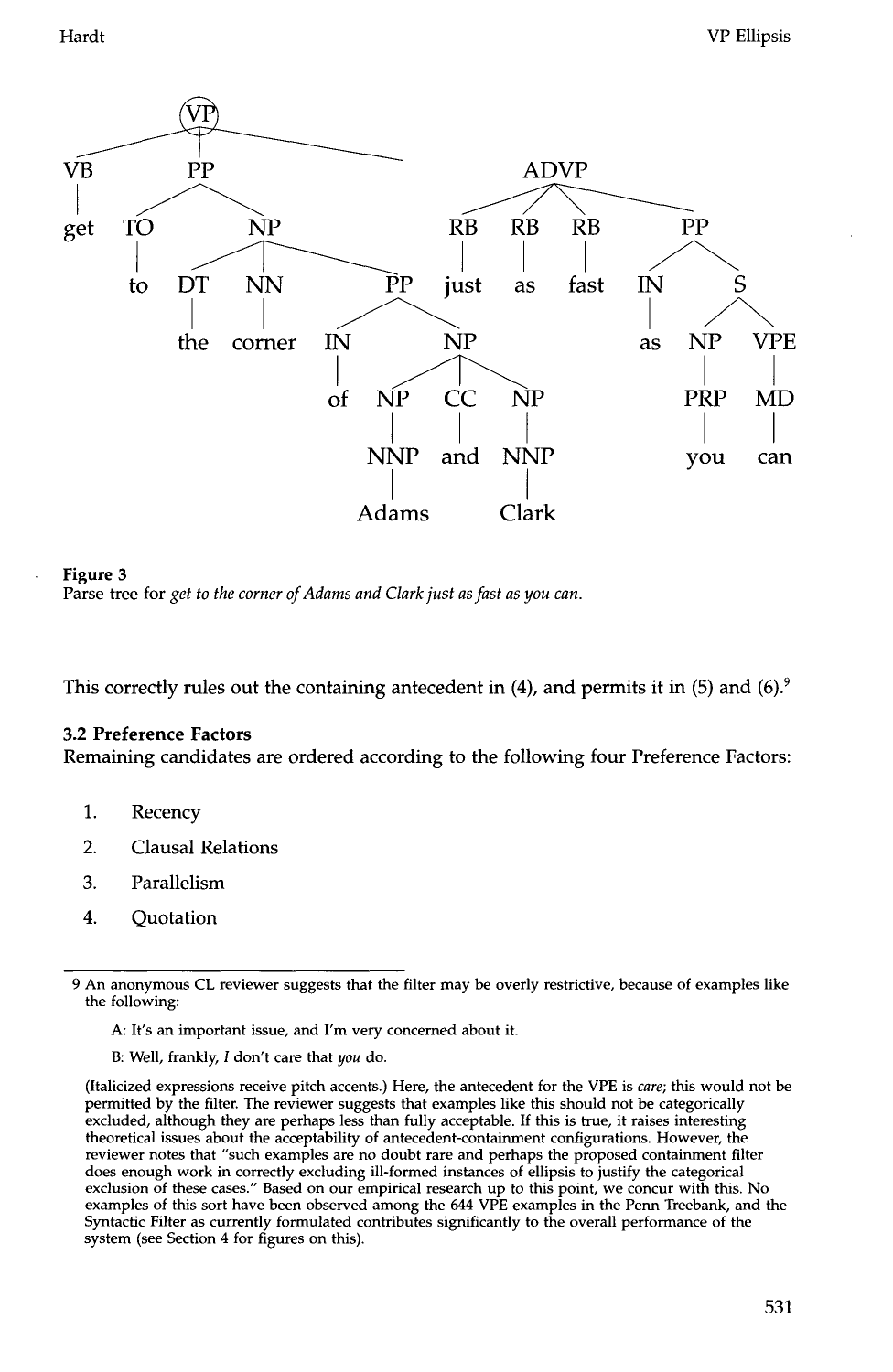Each candidate is initialized with a weight of 1. This weight is modified by any applicable Preference Factors.

3.2.1 Recency. The simplest and most important factor is recency: if no other Preference Factors obtain, the most recent (syntactically possible) antecedent is always chosen. The weights are modified as follows: the first VP weight is set to be the **recency factor,** 1.15. Moving rightward, toward the VPE, the weight of each subsequent VP is multiplied by the **recency factor.** Thus, if there are three VPs preceding the VPE, we have (1.15 1.32 1.52). If a VP contains another VP, the two VPs are set at the same level. Finally, VPs *following* the VPE are penalized in a symmetrical fashion.<sup>10</sup>

**3.2.2 Clausal Relations. There is a** strong preference for a VP antecedent that is in **a**  clausal relation to the  $VPE<sup>11</sup>$  Consider the following example:

(7) tells you what the characters are thinking and feeling  $[_{ADVP}]$  far more precisely than intertitles, or even words,  $[\text{v}_{\text{PE}}$  would]].

The VP headed by *tells* is modified by the adverbial phrase (labeled ADVP) containing the VPE. This VP is the correct antecedent. A VP in such a relation is given a very high weight, by the Preference Factor Clause-Rel, which in practice makes it an obligatory antecedent. If Clause-Rel is deactivated, the system incorrectly selects *feeling* as the antecedent, because it is the most recent VP.

The modification relation can also be a comparative relation, as illustrated by the following example, whose parse tree is given in Figure 4:

(8) All felt freer to discuss things than students had previously.

Here, the correct antecedent is the (circled) VP headed by *felt.* This VP is modified by the comparative clause containing the VPE, and thus is correctly selected by the system. With Clause-Rel deactivated, the system incorrectly selects the more recent VP *discuss things.* 

Note that such VPs are parsed as containing the VPE, but they are not removed by the Syntactic Filter. Thus, the effect of this constraint is best observed in conjunction with the Syntactic Filter. In the testing of the system, we examined each system component separately, as described below. However, we also examined Clause-Rel in combination with the Syntactic Filter, because of their close connection. We did this by defining a Composite system component, consisting of Syntactic Filter, Clause-Rel, and Post-Filter.

3.2.3 Parallelism. There is a preference for similar parallel elements, that is, the elements surrounding the ellipsis site, and the elements that correspond to them surrounding the antecedent. Notions of parallelism figure prominently in many theoretical studies of ellipsis.<sup>12</sup> However, the proposal that similarity of parallel elements can be

<sup>10</sup> This reflects the fact that VPE, like pronominal anaphora, permits the antecedent to follow, rather than precede, the VPE occurrence.

<sup>11</sup> This constraint is discussed in Hardt (1992).

<sup>12</sup> The term parallel elements is from Dalrymple, Shieber, and Pereira (1991), where parallelism is emphasized in the interpretation of ellipsis. Parallelism is also important in many other treatments of ellipsis, such as Priest, Scha, and van den Berg (1991), Asher (1993), and Fiengo and May (1994).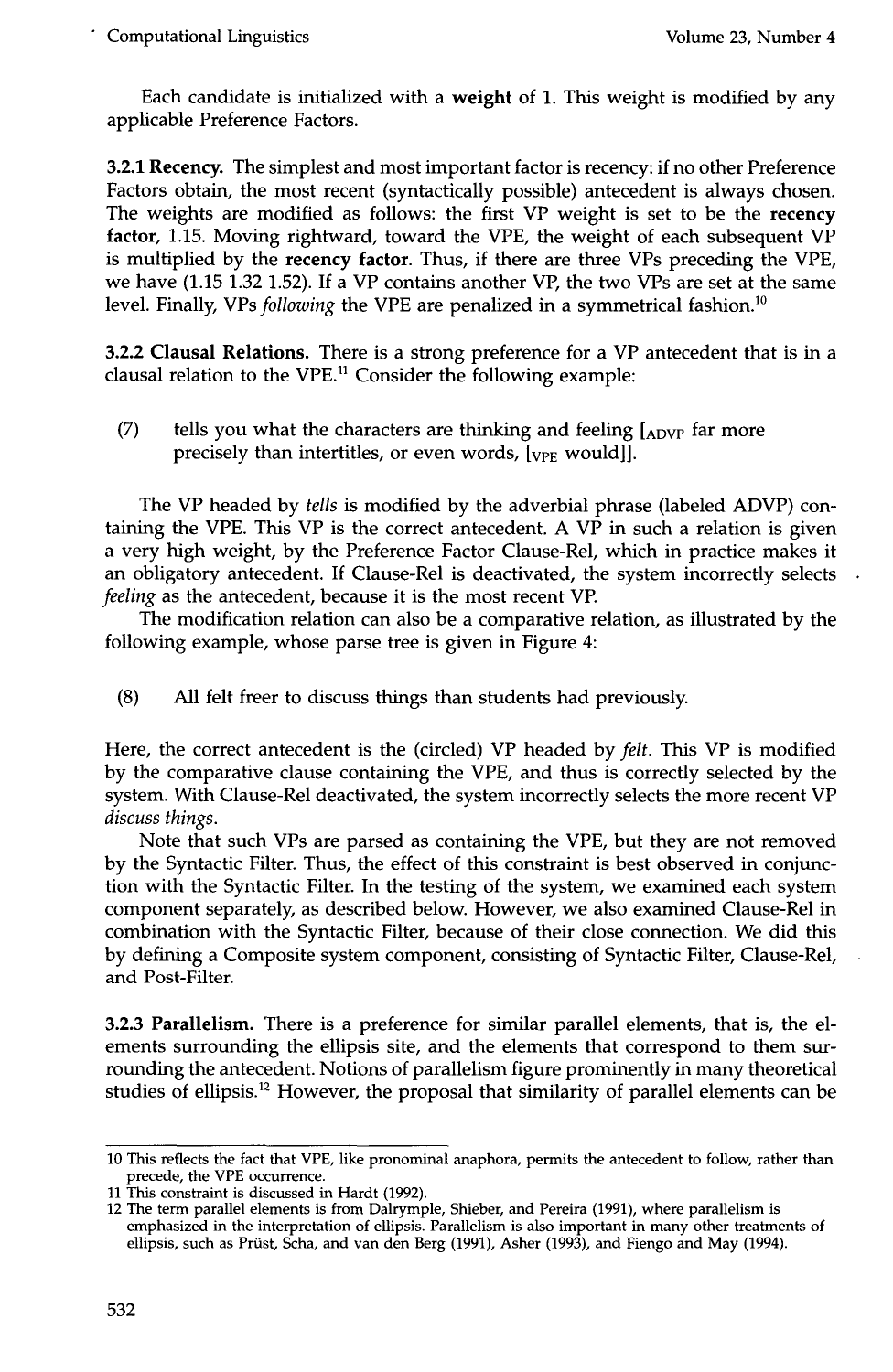

**Figure 4**  Parse tree for *All felt freer to discuss things than students had previously.* 

used to guide ellipsis resolution is, to our knowledge, a new one.<sup>13</sup> Our current results involving parallelism provide support for this claim. 14 We are continuing to experiment with more sophisticated ways of measuring the similarity of parallel elements.

In the case of VPE, the subject and auxiliary are parallel elements. Currently, the system only examines the form of the auxiliary. In Hardt (1992) a preference for VPE with coreferential subjects is suggested. This information is not available in the Penn Treebank, and we do not use any forms of subject matching in the current version of the system.

*Aux-Match (Form of Auxiliary).* There is a preference for a similar base form of auxiliary in antecedent and VPE. The categories for auxiliary forms we use are: *do, be, have, can, would, should, to.* We prefer an antecedent that shares the same category of auxiliary form as the VPE. The weights of all potential antecedents that do not match the VPE auxiliary category are multiplied by our Standard Penalty Value, which is .667.

This preference is illustrated by the following example:

(9) Someone with a master's degree in classical arts who works in a deli would  $[\nabla_{\mathbf{P}}]$  be ideal], litigation sciences  $[\nabla_{\mathbf{P}}]$  advises]. So  $[\nabla_{\mathbf{P}}]$  would someone recently divorced or widowed.

<sup>13</sup> The importance of similar parallel elements in discourse relations is emphasized in Hobbs (1979), and it is applied to VPE resolution in Hobbs and Kehler (1997), in a rather different context than that of this paper.

<sup>14</sup> As discussed in Section 4, the Parallelism Preference Factor makes an important contribution to the system performance.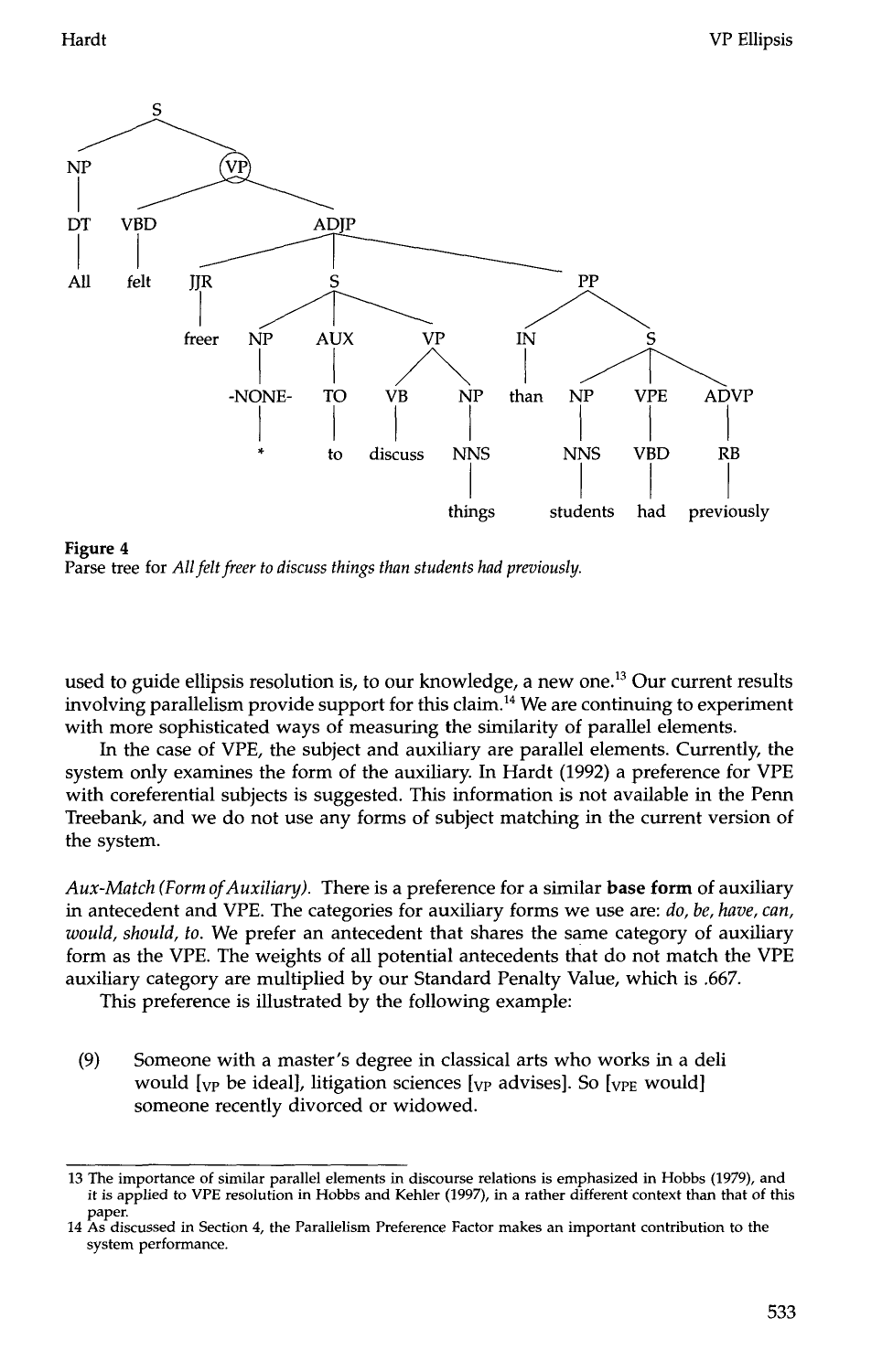Here, the correct antecedent is *be ideal.* It is selected because it has a *would* auxiliary, which is the same category as the VPE. Without this constraint, the system incorrectly selects the VP *advises.* 

Another example is the following:

(10) In the past, customers had to  $[\gamma_{P}$  go to IBM when they  $[\gamma_{P}$  outgrew the Vax]]. Now they don't have  $[\text{v}_{\text{PE}}]$  to].

Here, the correct antecedent is the matrix VP headed by *go.* It has a *to* auxiliary, as does the VPE. Without this constraint, the VP *outgrew the VAX* is incorrectly selected by the system.

*Parallel-Match* (Be-do *conflict).* There is an additional penalty for a VP antecedent with a be-form auxiliary, if the VPE is a  $do$ -form.<sup>15</sup> This is implemented by multiplying the VP by our Standard Penalty Value of .667. Consider the following example:

(11) You  $\lceil v \rceil$  know what the law of averages  $\lceil v \rceil$  is  $\lceil v \rceil$ , don't you VPE?

Here, neither potential antecedent matches the auxiliary category of the VPE, and therefore both are penalized by the general auxiliary match constraint. However, the nearer antecedent, *is,* is a be-form, and is thus subject to an additional penalty. This allows the matrix antecedent, *know what the law of averages is,* to be correctly selected.

3.2.4 Quotation. If the VPE occurs within quoted material, there is a preference for an antecedent that also occurs within quoted material.<sup>16</sup> This is illustrated by the following example:

(12) "We  $\lceil v \rceil$  have good times]." This happy bulletin  $\lceil v \rceil$  convulsed Mr. Gorboduc]. "You  $[\text{vPE}$  do] ?", he asked between wheezes of laughter.

Here, the correct antecedent is *have good times.* The VP *convulsed Mr. Gorboduc* is penalized by the Standard Penalty Value, because it is not within quotations, while the VPE is within quotations. Without the application of the quote preference, the system incorrectly selects *convulsed Mr. Gorboduc.* 

# **3.3 Post-Filter**

Once the highest-rated antecedent has been identified, it may be necessary to modify it by removing an argument or adjunct that is incorrectly included. If the selected VP contains the VPE in an argument or adjunct, that argument or adjunct must be eliminated. For example,

(13) Different as our minds are, yours has  $[\gamma_{\rm P}$  nourished mine  $[\gamma_{\rm P}]$  as no other social influence  $[\sqrt{VPE}$  has  $]$ ].

The antecedent VP selected is *nourished mine as no other social influence ever has.*  The PP containing the VPE must be eliminated, leaving the correct antecedent *nourished mine.* This Preference Factor is extremely important in achieving success by the

<sup>15</sup> This constraint is suggested in Hardt (1992).

<sup>16</sup> A preference of this sort is discussed in Malt (1984).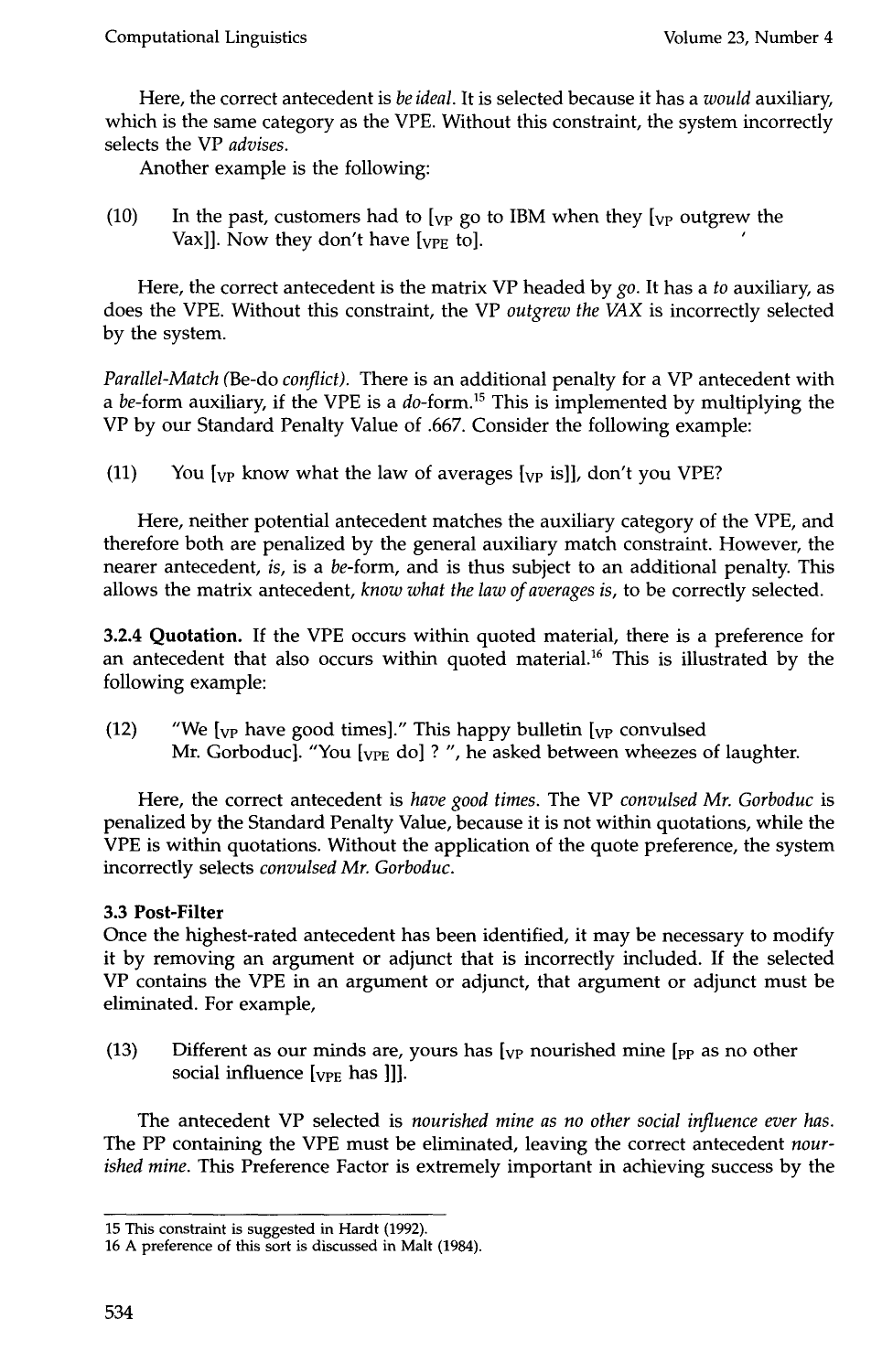Exact-Match criterion, and it results in a great deal of improvement over the baseline approach (see results in Section 4).

# **4. Empirical Evaluation**

## **4.1 Success Criteria**

To test the performance of the system, we first obtained a coded file, which indicates a human coder's preferred antecedent for each example. Then we compared the output of the system with the coder's selections.

As mentioned in Section 1, we define three criteria for success:

- . **Head Overlap:** either the head verb of the system choice is contained in the coder choice, or the head verb of the coder choice is contained in the system choice.
- 2. **Head Match:** the system choice and coder choice have the same head verb.
- 3. **Exact Match:** the system choice and coder choice match word-for-word.

To illustrate these criteria, we give three examples, one for each success criterion. Note that the success criteria are increasingly strict--if an example satisfies Exact Match, it will also satisfy the other two criteria, and if an example satisfies Head Match, it will also satisfy Head Overlap.

## **Example: Head Overlap**

(14) In July, Par and a 60% owned unit agreed to plead guilty in that inquiry, as did another former Par official.

System output: plead guilty in that inquiry

Coder selection: agreed to plead guilty in that inquiry

According to Head Overlap, the system choice is correct, since its head verb, *plead,*  is contained in the coder selection. This would not be considered correct according to Head Match, since the head of the coder selection is *agreed.* 

## **Example: Head Match**

(15) The question is, if group conflicts still exist, as undeniably they do,

System output: exist

Coder selection: still exist

Here, both the system output and the coder selection have the head verb *exist,* but there is not an exact, word-for-word match.

# **Example: Exact Match**

(16) It is difficult if not impossible for anyone who has not pored over the thousands of pages of court pleadings and transcripts to have a worthwhile opinion on the underlying merits of the controversy. Certainly I do not.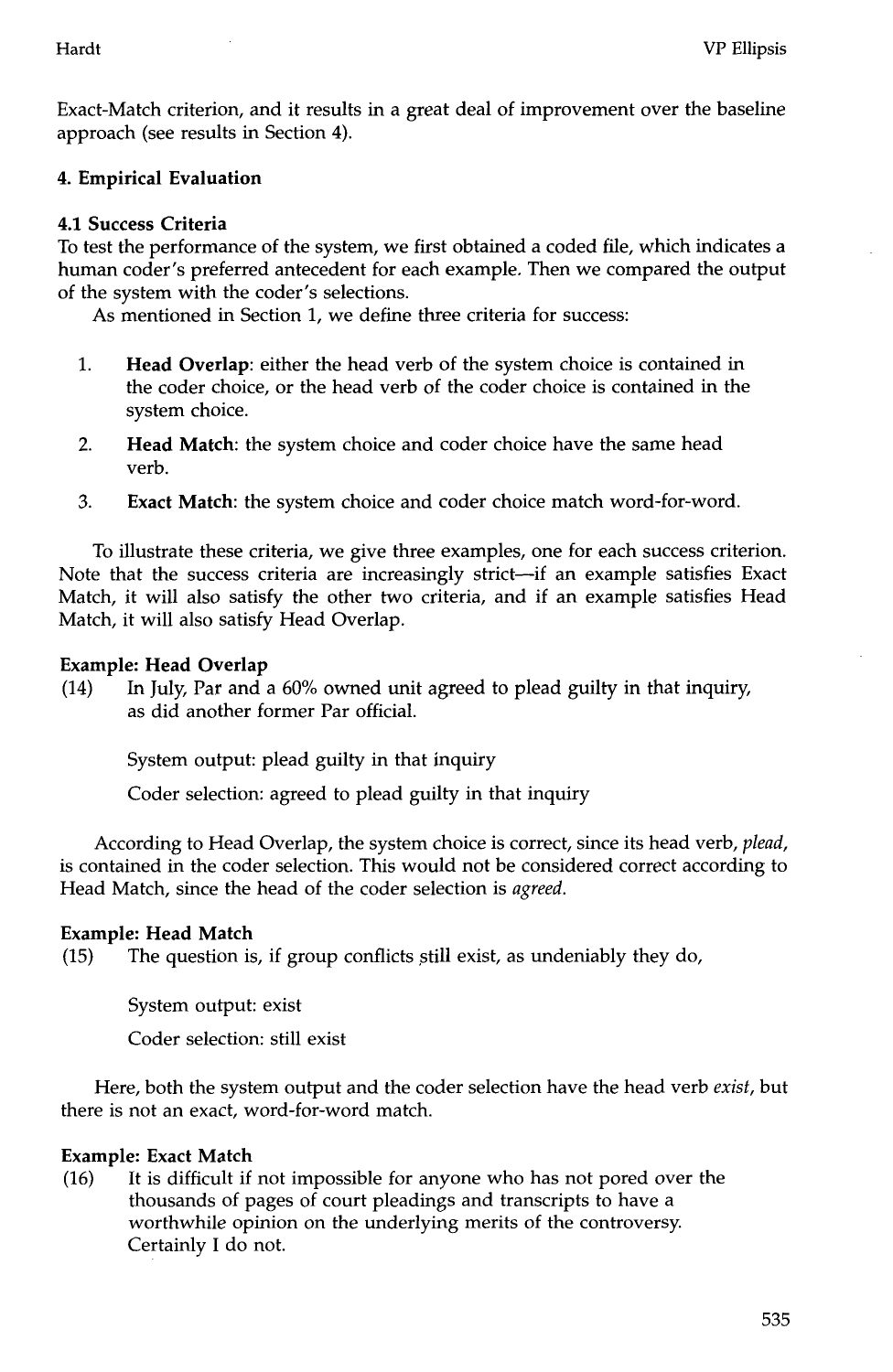| Total (644)           | WSJ (260)      | Brown (384)           | Blind Test (96) |
|-----------------------|----------------|-----------------------|-----------------|
| <b>Number Correct</b> | Number Correct | <b>Number Correct</b> | Number Correct  |
| 594(92.2%)            | 248(95.4%)     | 346(90.1%)            | 91(94.8%)       |
| 537(83.4%)            | 224(86.2%)     | 313(81.5%)            | $81(84.4\%)$    |
| 489(75.9%)            | 212(81.5%)     | $277(72.1\%)$         | 73(76.0%)       |
|                       |                |                       |                 |

#### **Table 4**  VPE-RES system.

#### **Table 5**

Baseline (Recency-Only).

| <b>Success</b><br><b>Definition</b> | Total (644)<br>Number Correct | WSI (260)<br><b>Number Correct</b> | <i>Brown</i> (384)<br><b>Number Correct</b> | Blind Test (96)<br>Number Correct |
|-------------------------------------|-------------------------------|------------------------------------|---------------------------------------------|-----------------------------------|
| Head Overlap                        | 495(76.9%)                    | 196(75.4%)                         | 299(77.9%)                                  | 72(75.0%)                         |
| Head Match                          | 420(65.2%)                    | $166(63.8\%)$                      | 254(66.1%)                                  | 59(61.5%)                         |
| Exact Match                         | $188(29.2\%)$                 | $52(20.0\%)$                       | 136(35.4%)                                  | $14(14.6\%)$                      |

System output: have a worthwhile opinion on the underlying merits of the controversy

Coder selection: have a worthwhile opinion on the underlying merits of the controversy

## **4.2 Test Results**

After identifying 644 examples of VPE in the Treebank, we reserved 96 randomly selected examples from the Wall Street Journal corpus for a blind test. In Table 4, we give results for the blind test and for the entire Penn Treebank, and we report separate figures on the Brown Corpus and Wall Street Journal Corpus.<sup>17</sup> As a baseline, we also report results (Table 5) on a simple recency-based approach: the most recent VP is always chosen. No Preference Factors or filters are applied.

The difference between the VPE-RES performance and the baseline is statistically significant by all three criteria, based on a  $\chi^2$  analysis, p < .001.

# **4.3 Evaluating System Subparts**

In Tables 6, 7, and 8, we present results on each major subpart of the program. For this evaluation, we used the Exact Match criterion. We evaluated subparts in three ways: first, we began with the baseline (recency) approach, and activated a single additional component, to see how the system performance changed based on that component. Second, we began with the complete system, and deactivated a single component. Finally, we evaluated system components in an incremental fashion, beginning with Post-Filter, then activating Syntactic Filter with Post-Filter still activated, etc. The Composite Factor is a combination of Post-Filter, Syntactic Filter, and Clause-Rel.

<sup>17</sup> Since the blind test examples are all taken from the Wall Street Journal corpus, it is most appropriate to compare the blind test results directly to the results on the Wall Street Journal Corpus. Not surprisingly, the blind test results are slightly lower than the results on the complete Wall Street Journal Corpus, since this contains the examples that functioned as training data.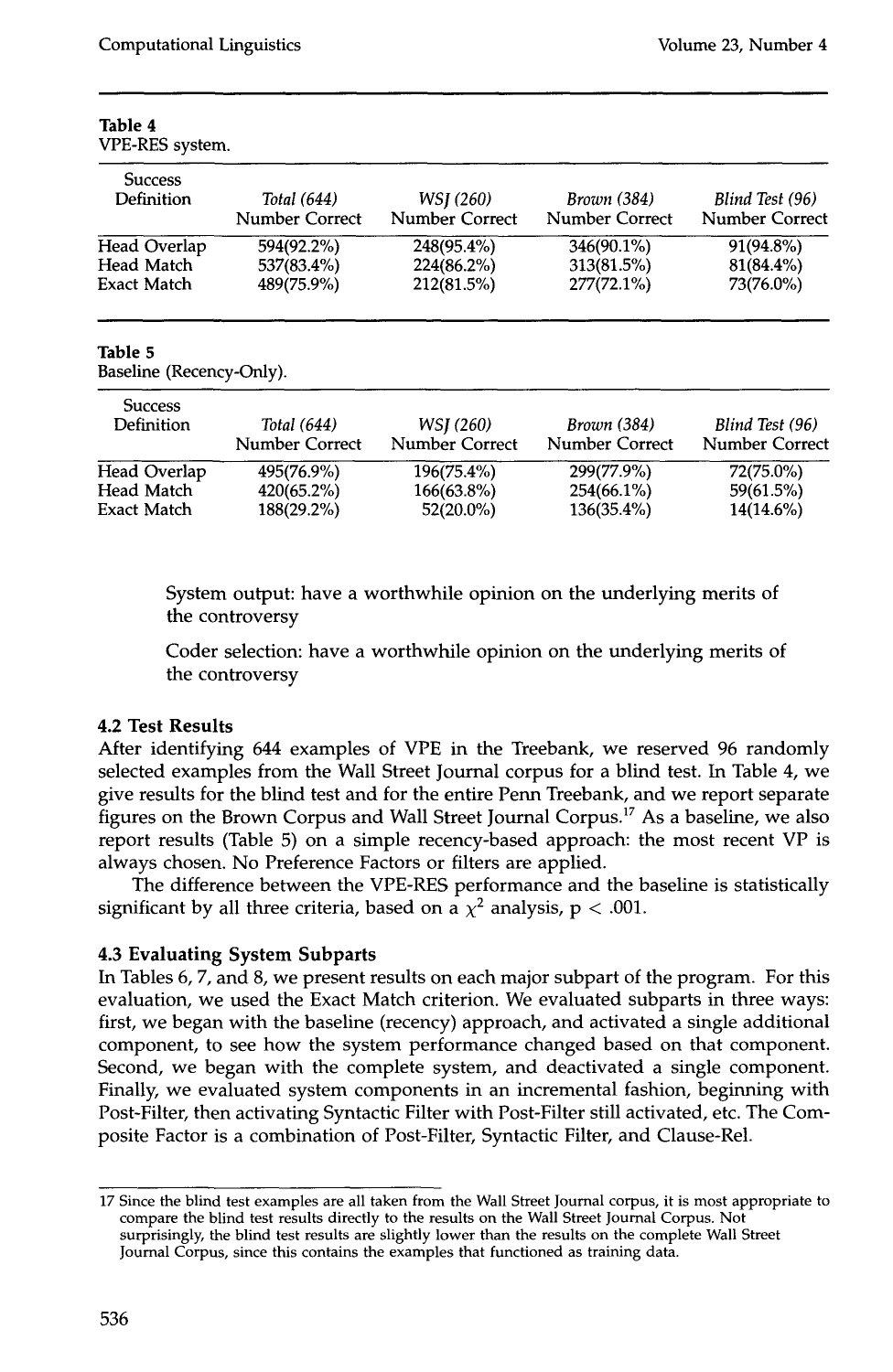| System Subpart   | Total (644)<br><b>Number Correct</b> | WSJ (260)<br>Number Correct | Brown $(384)$<br>Number Correct | Blind Test (96)<br>Number Correct |
|------------------|--------------------------------------|-----------------------------|---------------------------------|-----------------------------------|
| Recency-Only     | 188(29.2%)                           | $52(20.0\%)$                | $136(35.4\%)$                   | 14(14.6%)                         |
| Post-Filter      | 383(59.5%)                           | 155(59.6%)                  | 228(59.4%)                      | $51(53.1\%)$                      |
| Syntactic Filter | 232(36.0%)                           | 73(28.1%)                   | 159(41.4%)                      | $21(21.9\%)$                      |
| Clause-Rel       | $181(28.1\%)$                        | $49(18.8\%)$                | 132(34.4%)                      | 14(14.6%)                         |
| Ouotes           | 193(30.0%)                           | $53(20.4\%)$                | $140(36.5\%)$                   | 14(14.6%)                         |
| Aux-Match        | 221(34.3%)                           | $64(24.6\%)$                | 157(40.9%)                      | $16(16.7\%)$                      |
| Parallel-Match   | $201(31.2\%)$                        | 56(21.5%)                   | 145(37.8%)                      | $14(14.6\%)$                      |
| Composite        | 461(71.6%)                           | 200(76.9%)                  | 261(68.0%)                      | 71(74.0%)                         |
|                  |                                      |                             |                                 |                                   |

#### **Table 6**

Recency-only with single factor activated.

## **Table 7**

Complete system with single factor de-activated.

| System Subpart      | Total (644)<br>Number Correct | WSJ (260)<br>Number Correct | Brown $(384)$<br>Number Correct | Blind Test (96)<br>Number Correct |
|---------------------|-------------------------------|-----------------------------|---------------------------------|-----------------------------------|
| <b>Full VPE-RES</b> |                               |                             |                                 |                                   |
| System              | 489(75.9%)                    | 212(81.5%)                  | $277(72.1\%)$                   | 73(76.0%)                         |
| Post-Filter         | 258(40.1%)                    | 82(31.5%)                   | 176(45.8%)                      | $23(24.0\%)$                      |
| Syntactic Filter    | 431(66.9%)                    | 185(71.2%)                  | 246(64.1%)                      | 61(63.5%)                         |
| Clause-Rel          | 469(72.8%)                    | 195(75.0%)                  | 274(71.4%)                      | 65(67.7%)                         |
| <b>Quotes</b>       | 488(75.8%)                    | 212(81.5%)                  | 276(71.9%)                      | 73(76.0%)                         |
| Aux-Match           | 479(74.4%)                    | 205(78.8%)                  | 274(71.4%)                      | 71(74.0%)                         |
| Parallel-Match      | 479(74.4%)                    | 209(80.4%)                  | 270(70.3%)                      | 73(76.0%)                         |
| Composite           | 232(36.0%)                    | $67(25.8\%)$                | $165(43.0\%)$                   | 16(16.7%)                         |

### **Table 8**

Factors activated incrementally.

| System Subpart                        | Total $(644)$  | WSJ (260)      | Brown $(384)$  | Blind Test (96) |
|---------------------------------------|----------------|----------------|----------------|-----------------|
|                                       | Number Correct | Number Correct | Number Correct | Number Correct  |
| Recency-Only                          | 188(29.2%)     | $52(20.0\%)$   | $136(35.4\%)$  | $14(14.6\%)$    |
| Post-Filter                           | $383(59.5\%)$  | 155(59.6%)     | 228(59.4%)     | 51(53.1%)       |
| Syntactic Filter                      | 445(69.1%)     | 187(71.9%)     | 258(67.2%)     | $63(65.6\%)$    |
| Clause-Rel                            | 461(71.6%)     | 200(76.9%)     | $261(68.0\%)$  | 71(74.0%)       |
| <b>Ouotes</b>                         | 467(72.5%)     | 201(77.3%)     | 266(69.3%)     | 71(74.0%)       |
| Aux-Match                             | 479(74.4%)     | 209(80.4%)     | 270(70.3%)     | 73(76.0%)       |
| Parallel-Match<br><b>Full VPE-RES</b> | 489(75.9%)     | 212(81.5%)     | $277(72.1\%)$  | 73(76.0%)       |
| System                                | 489(75.9%)     | 212(81.5%)     | $277(72.1\%)$  | 73(76.0%)       |

## **4.4 System Components**

The most important system component is the Composite Factor, which is a combination of the Syntactic Filter, the Post-Filter, and Clause-Rel. The contribution of Clause-Rel is not evident individually; if it is the only factor activated together with Recency-Only, performance in the complete corpus actually declines from 29.2% to 28.1%. However, this is because Clause-Rel requires the Syntactic Filter to make a contribution. This can be observed from the fact that Composite performs better than its individual components. Also, when Clause-Rel is the *deactivated* factor, performance declines from 75.9% to 72.8%. The Parallelism Preference Factors, Aux-Match and Parallel-Match,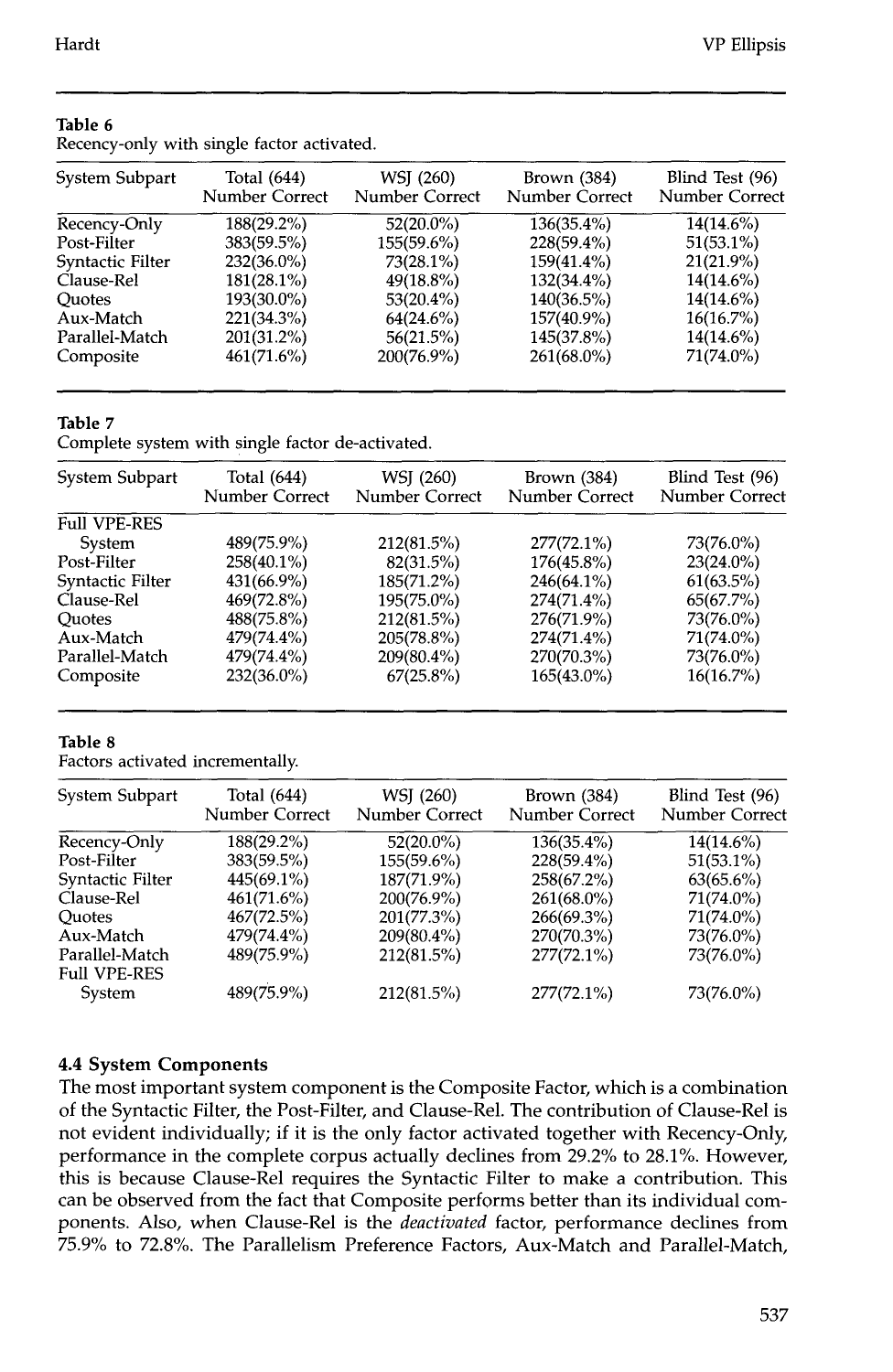also make an important contribution: when they are activated in the incremental analysis, there are 22 additional correct selections in the complete corpus, an improvement of 3.4%.

# **4.5 Errors and Evaluation Criteria**

Many of the errors occurring under the Exact Match criterion involve alternatives that are virtually identical in meaning, as in the following example:

(17) Stephen Vincent Benet's *John Brown's Body* [<sub>VP</sub> comes immediately to mind] [pp in this connection], as does John Steinbeck's *The Grapes Of Wrath* and Carl Sandburg's *The People, Yes.* 

Here, VPE-RES selected *comes immediately to mind,* since the PP *in this connection*  is parsed as a sister to the VP. One coder selected *comes immediately to mind in this connection,* while the other coder made the same selection as VPE-RES. It is difficult to see any difference in meaning between the two choices.

Because of examples like this, we believe Head Overlap or Head Match are preferable criteria for success. Even with the Head Match criterion, there are errors that involve very subtle differences, such as the following example:

(18) We were there at a moment when the situation in Laos threatened to ignite another war among the world's giants. Even if it did not, how would this little world of gentle people cope with its new reality of grenades and submachine guns?

The coder selected *ignite another war among the world's giants,* while VPE-RES selected *threatened to ignite another war among the world's giants.* 

Some errors result from problems with the Syntactic Filter. The following example illustrates a case of antecedent containment that is not recognized by the filter as currently formulated.

(19) All the generals who held important commands in World War 2, did not write books. It only seems as if they did.

The VPE-RES system incorrectly selects *seems* as the antecedent, because it does not recognize that the VP headed by *seems* improperly contains the VPE.

# **5. Related Work**

There is no comparable work we are aware of dealing with VPE resolution; to our knowledge, this is the first empirical study of a VPE resolution algorithm. There is, however, a large body of empirically oriented work on pronoun resolution. A prominent recent example is Lappin and Leass (1994), in which a pronoun resolution system is evaluated on 360 examples taken from computer manuals, with a success rate of 86%. This work involves a post hoc evaluation of the system output, and it appears that evaluation is based on Head Match, although this is not discussed explicitly. The VPE-RES system achieves an 84.4% success rate according to Head Match in the Blind Test data from the Wall Street Journal corpus. This compares favorably with Lappin and Leass's result, especially considering that computer manual text is a good deal more restricted than newspaper text. It is also likely that the VPE-RES success rate would be higher using a post hoc evaluation scheme.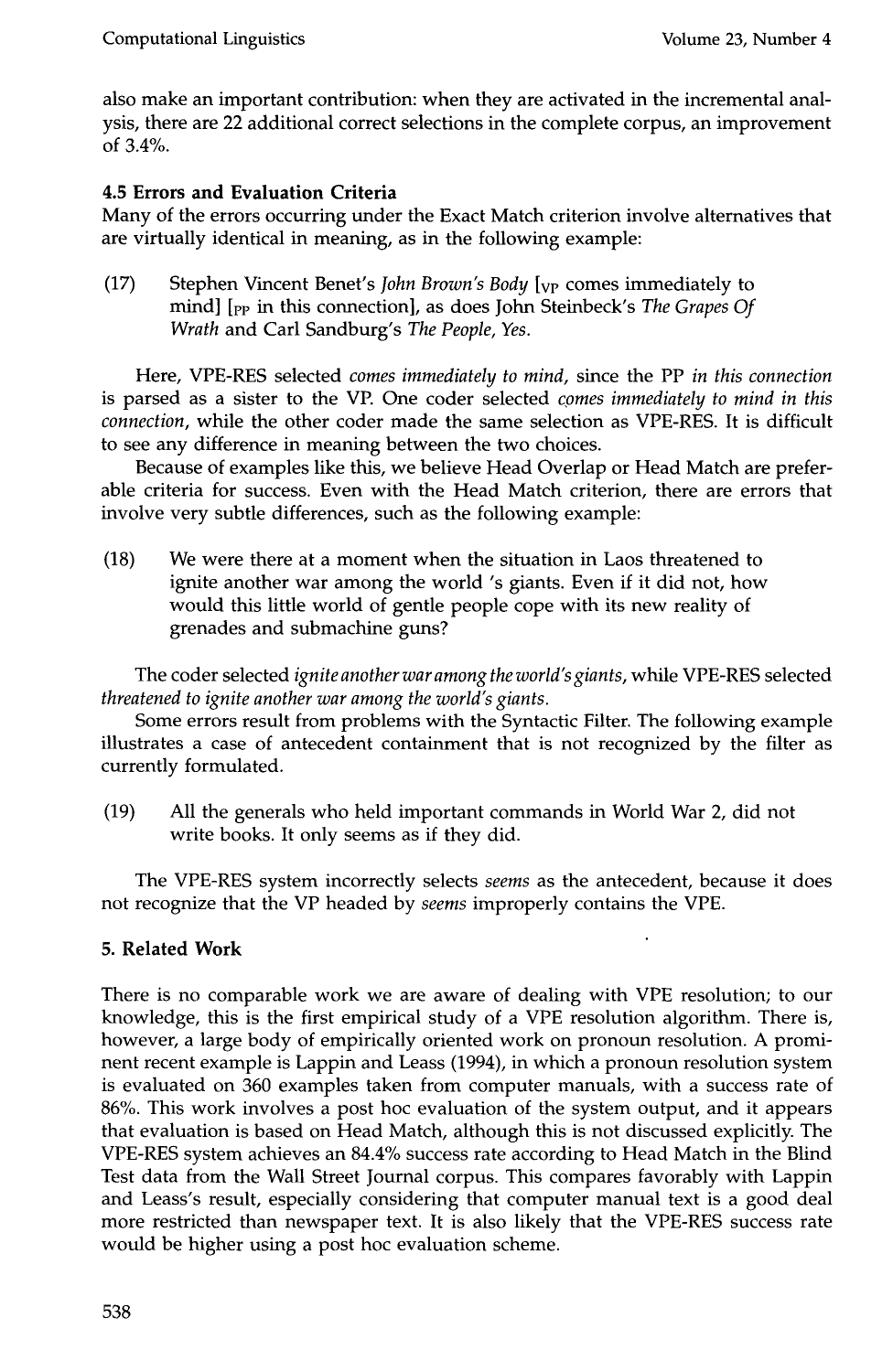Previous work on pronoun resolution (Hobbs 1978, Walker 1989) reports higher success rates. However, these involved hand-tested algorithms on rather small data sets. Lappin and Leass (1994) implemented and tested Hobbs's algorithm, and reported results that were about 4% less than that of Lappin and Leass (1994).

## **6. Conclusions and Future Work**

We have described the first empirical study of VP ellipsis resolution, using a data set of 644 examples from the Penn Treebank to develop and test a VPE resolution system. The system performance is comparable to the best existing systems for pronoun resolution.

The Preference Factors in the system were selected and developed in an iterative testing and refinement process. In future work, we will explore the relationship of these factors to more fundamental and general features of discourse interpretation. We suspect that the preferences for clausal relations, parallelism, and quotation structure all involve clues to the underlying discourse structure, reflecting a general preference for configurations where the VPE clause and antecedent clause participate in a discourse relation.<sup>18</sup> A clausal relation is simply an explicit syntactic clue that there is a discourse relation between two clauses, while similarity of parallel elements is another, more indirect clue of a discourse relation, as discussed for example in Hobbs (1979) and Hobbs and Kehler (1997).

We plan to apply the general approach to other discourse-processing problems, such as other forms of ellipsis, and pronoun resolution. We conjecture that suitably generalized versions of the constraints and heuristics in the current system can be applied to a broad range of discourse-processing problems.

## **Appendix A: Treebank Tags**

In this appendix we include a list of the Penn Treebank part-of-speech tags (Table 9) and syntactic category labels (Table 10), taken from Marcus, Santorini, and Marcinkiewicz (1993).

|       | Table 9 | The Penn Treebank POS tagset.   |          |                                     |
|-------|---------|---------------------------------|----------|-------------------------------------|
|       | 1. CC   | Coordinating conjunction        | 14. NNP  | Proper noun, singular               |
| 2.    | CD.     | Cardinal number                 |          | 15. NNPS Proper noun, plural        |
| 3.    |         | DT Determiner                   | 16. PDT  | Predeterminer                       |
| 4.    |         | EX Existential there            | 17. POS  | Possessive ending                   |
|       | 5. FW   | Foreign word                    | 18. PRP  | Personal pronoun                    |
| 6.    | IN      | Preposition/subord. conjunction | 19. PP\$ | Possessive pronoun                  |
| 7. JJ |         | Adjective                       | 20. RB   | Adverb                              |
|       |         | 8. JJR Adjective, comparative   | 21. RBR  | Adverb, comparative                 |
| 9.    | JJS     | Adjective, superlative          | 22. RBS  | Adverb, superlative                 |
|       |         | 10. LS List item marker         | 23. RP   | Particle                            |
|       |         | 11. MD Modal                    | 24. SYM  | Symbol (mathematical or scientific) |
|       |         | 12. NN Noun, singular or mass   | 25. TO   | to                                  |
|       |         | 13. NNS Noun, plural            | 26. UH   | Interjection                        |

<sup>18</sup> For example, Asher (1993) claims that VPE requires a discourse relation between VPE and antecedent clauses.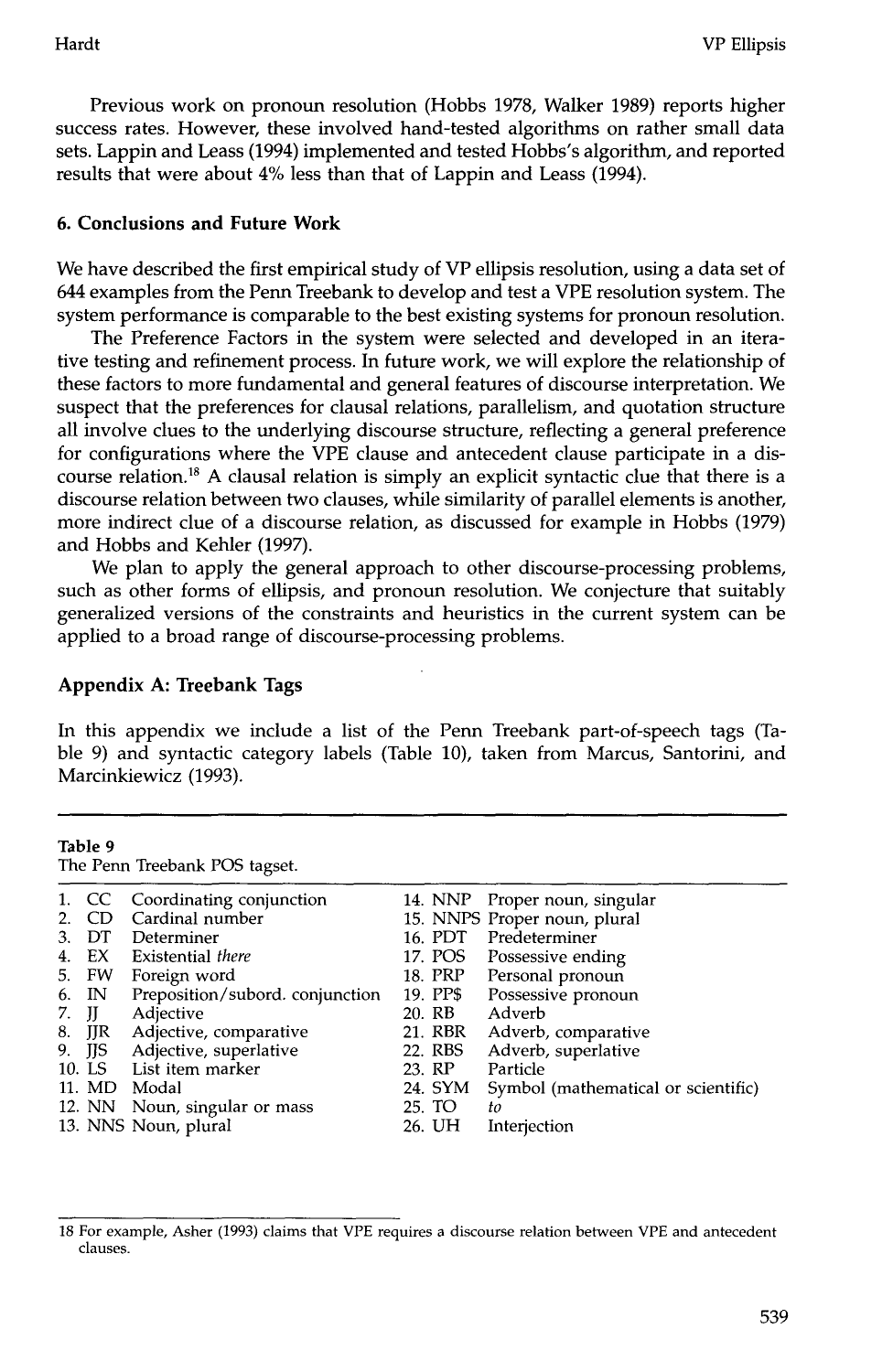| Table 9    |
|------------|
| Continued. |

| 27. VB Verb, base form                  | 38. \$ Dollar sign             |
|-----------------------------------------|--------------------------------|
| 28. VBD Verb, past tense                | 39. Sentence-final punctuation |
| 29. VBG Verb, gerund/present participle | 40., Comma                     |
| 30. VBN Verb, past participle           | 41. : Colon, semi-colon        |
| 31. VBP Verb, non-3rd ps. sing. present | 42. (Left bracket character    |
| 32. VBZ Verb, 3rd ps. sing. present     | 43. ) Right bracket character  |
| 33. WDT wh-determiner                   | 44. " Straight double quote    |
| 34. WP <i>wh</i> -pronoun               | 45. 'Left open single quote    |
| 35. WP\$ Possessive wh-pronoun          | 46. " Left open double quote   |
| 36. WRB wh-adverb                       | 47. ' Right close single quote |
| 37. # Pound sign                        | 48. " Right close double quote |
|                                         |                                |

#### **Table 10**

The Penn Treebank syntactic tagset.

#### Tags

| 1.  | ADJP          | Adjective phrase                                                       |
|-----|---------------|------------------------------------------------------------------------|
| 2.  | ADVP          | Adverb phrase                                                          |
| 3.  | NP            | Noun phrase                                                            |
| 4.  | PP            | Prepositional phrase                                                   |
| 5.  | S             | Simple declarative clause                                              |
| 6.  | <b>SBAR</b>   | Clause introduced by subordinating conjunction or $\theta$ (see below) |
| 7.  | <b>SBARQ</b>  | Direct question introduced by wh-word or wh-phrase                     |
| 8.  | <b>SINV</b>   | Declarative sentence with subject-aux inversion                        |
| 9.  | SQ.           | Subconstituent of SBARQ excluding wh-word or wh-phrase                 |
| 10. | VP            | Verb phrase                                                            |
| 11. | <b>WHADVP</b> | Wh-adverb phrase                                                       |
| 12. | WHNP          | Wh-noun phrase                                                         |
| 13. | WHPP          | Wh-prepositional phrase                                                |
| 14. | x             | Constituent of unknown or uncertain category                           |

Null elements

|    | *    | "Understood" subject of infinitive or imperative                        |
|----|------|-------------------------------------------------------------------------|
|    |      | Zero variant of <i>that</i> in subordinate clauses                      |
| 3. |      | Trace—marks position where moved wh-constituent is interpreted          |
| 4. | NIL. | Marks position where preposition is interpreted in pied-piping contexts |

#### **Acknowledgments**

This work was partially supported by a Villanova University Summer Research Grant, and National Science Foundation Career Grant IRI-9502257. Thanks to Gregg Davis, who did a substantial amount of LISP coding, improving the system performance greatly. Thanks also to Gar Donecker for invaluable help in analysis,

coding and organization. Michael Feeney implemented comparison and extraction utilities, and also did coding. Rebecca Passoneau first suggested the use of coders, and also contributed some coding. Bonnie Webber, Mark Steedman, Aravind Joshi, and Marilyn Walker provided important advice and feedback, and useful and constructive suggestions were given by three anonymous CL reviewers.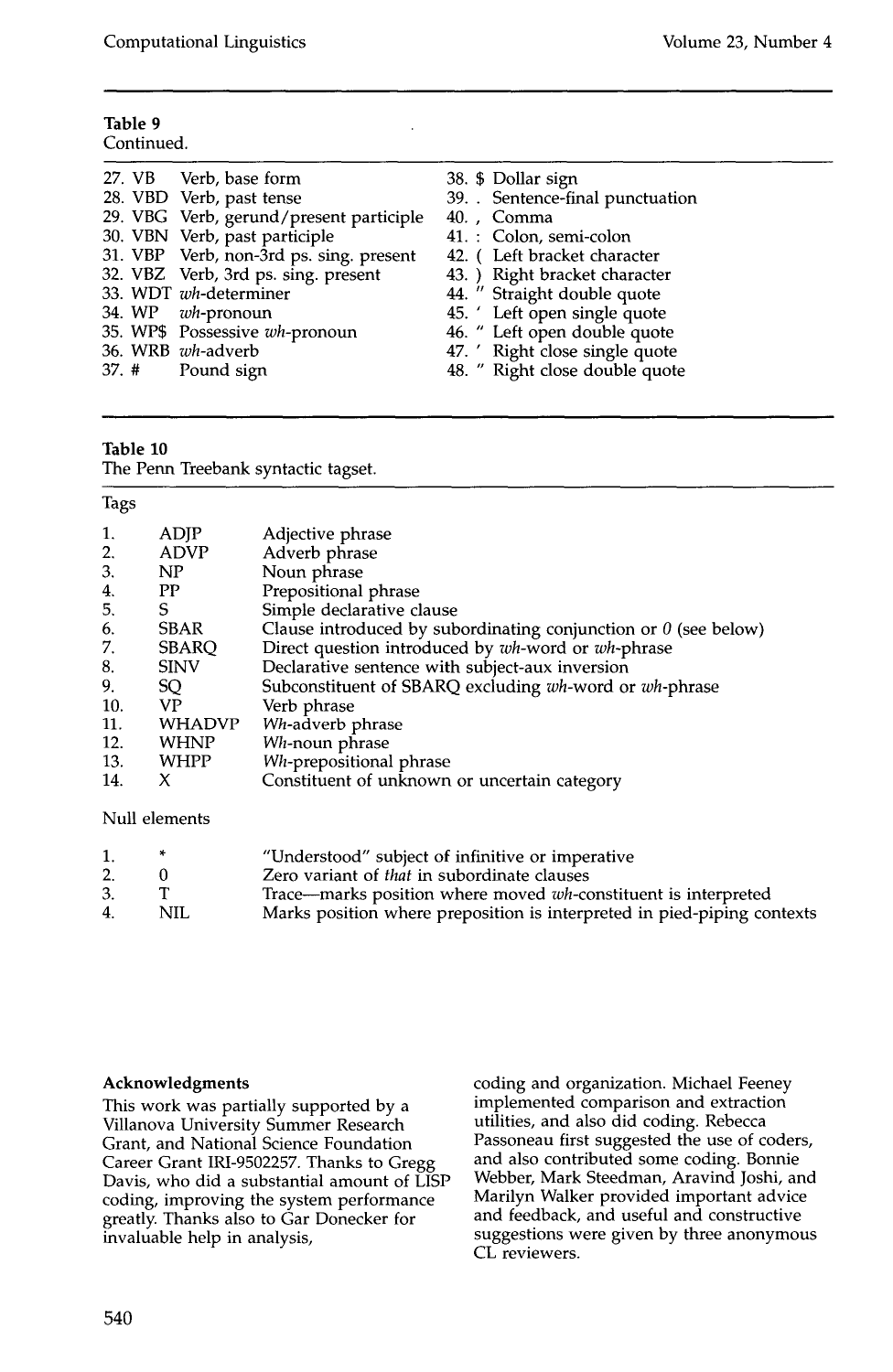#### **References**

- Asher, Nicholas. 1993. *Reference to Abstract Objects in English.* Dordrecht.
- Brennan, Susan E., Marilyn Walker Friedman, and Carl J. Pollard. 1987. A centering approach to pronouns. In *Proceedings of the 25th Annual Meeting.*  Association for Computational Linguistics.
- Chao, Wynn. 1987. *On Ellipsis.* Ph.D. thesis, University of Massachusetts-Amherst.
- Chomsky, Noam. 1981. *Lectures on Government and Binding.* Foris.
- Dalrymple, Mary, Stuart Shieber, and Fernando Pereira. 1991. Ellipsis and higher-order unification. *Linguistics and Philosophy,* 14(4).
- Fiengo, Robert and Robert May. 1994. *Indices and Identity.* MIT Press, Cambridge, MA.
- Hankamer, Jorge and Ivan Sag. 1976. Deep and surface anaphora. *Linguistic Inquiry,*  7(3).
- Hardt, Daniel. 1992. An Algorithm for VP Ellipsis. In *Proceedings of the 30th Annual Meeting,* Newark, DE. Association for Computational Linguisitics.
- Hardt, Daniel. 1993. *Verb Phrase Ellipsis: Form, Meaning, and Processing.* Ph.D. thesis, University of Pennsylvania.
- Hardt, Daniel. 1995. An empirical approach to VP ellipsis. In *Proceedings, AAAI Symposium on Empirical Approaches in Discourse and Generation,* Palo Alto, CA.
- Harper, Mary Patricia. 1990. *The Representation of Noun Phrases in Logical Form.* Ph.D. thesis, Brown University.
- Hobbs, Jerry. 1978. Resolving pronoun references. *Lingua,* 44:311-338.
- Hobbs, Jerry. 1979. Coherence and coreference. *Cognitive Science,* 3:67-90.
- Hobbs, Jerry and Andrew Kehler. 1997. A Theory of Parallelism and the Case of VP ellipsis. In *Proceedings of the 35th Annual Meeting,* Madrid, Spain. Association for Computational Linguisitics.
- Jacobson, Pauline. 1992. Antecedent contained deletion in a variable-free semantics. In *Proceedings of the Second Conference on Semantics and Linguistic Theory,* Columbus, Ohio.
- Kehler, Andrew. 1993. The effect of establishing coherence in ellipsis and anaphora resolution. In *Proceedings of the 31st Annual Meeting,* Columbus, OH. Association for Computational Linguistics.
- Kitagawa, Yoshihisa. 1991. Copying identity. *Natural Language and Linguistic Theory,*  9(3):497-536.
- Lappin, Shalom. 1984. VP anaphora, quantifier scope, and logical form. *Linguistic Analysis,* 13(4):273-315.
- Lappin, Shalom. 1992. The syntactic basis of ellipsis resolution. In *Proceedings of the Stuttgart Ellipsis Workshop,* Stuttgart, Germany.
- Lappin, Shalom and Herbert J. Leass. 1994. An algorithm for pronominal anaphora resolution. *Computational Linguistics.*
- Lappin, Shalom and Michael McCord. 1990. Anaphora resolution in slot grammar. *Computational Linguistics,* 16(4).
- Malt, Barbara. 1984. The role of discourse structure in understanding anaphora. *Journal of Memory and Language,* 24:271-289.
- Marcus, Mitchell P., Beatrice Santorini, and Mary Ann Marcinkiewicz. 1993. Building a large annotated corpus of English: The Penn Treebank. *Computational Linguistics,*  19(2).
- May, Robert. 1985. *Logical Form: Its Structure and Derivation.* MIT Press, Cambridge, MA.
- Priist, Hub, Remko Scha, and Martin van den Berg. 1991. A discourse perspective on verb phrase anaphora. *Linguistics and Philosophy,* 17(3):261-327.
- Ristad, E. S. 1990. *Computational Structure of Human Language.* Ph.D. thesis, Massachusetts Institute of Technology.
- Ross, H. 1967. Constraints on variables in syntax. MIT Department of Linguistics and Philosophy.
- Sag, Ivan and Jorge Hankamer. 1984. Towards a theory of anaphoric processing. *Linguistics and Philosophy,* 7:325-345.
- Sag, Ivan A. 1976. *Deletion and Logical Form.*  Ph.D. thesis, Massachusetts Institute of Technology. (Published 1980 by Garland Publishing, New York).
- Walker, Marilyn. 1989. Evaluating discourse processing algorithms. In *Proceedings of the 27th Annual Meeting,* Vancouver, Canada. Association for Computational Linguistics.
- Webber, Bonnie Lynn. 1978. *A Formal Approach to Discourse Anaphora.* Ph.D. thesis, Harvard University. (Published 1979 by Garland Publishing, New York).
- Williams, Edwin. 1977. Discourse and logical form. *Linguistic Inquiry,*  8(1):101-139.